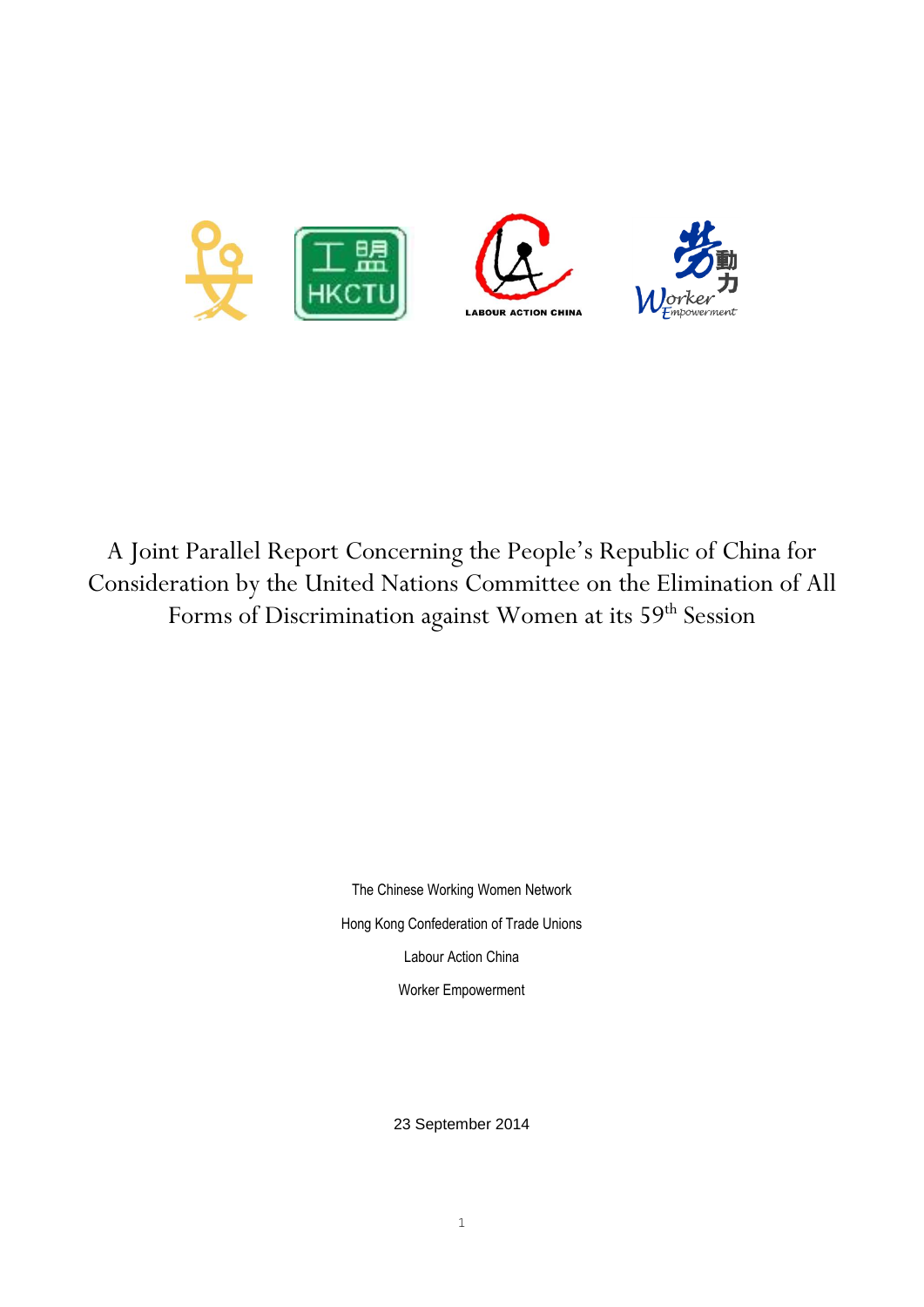For enquiries, please contact: Jason Chan Publication and Documentation Manager Labour Action China 6/F Hillier Commercial Building 89-91 Wing Lok Street Sheung Wan Hong Kong Phone: +852 2815 9003 Fax: +852 2815 1739 E-mail: jason@lac.org.hk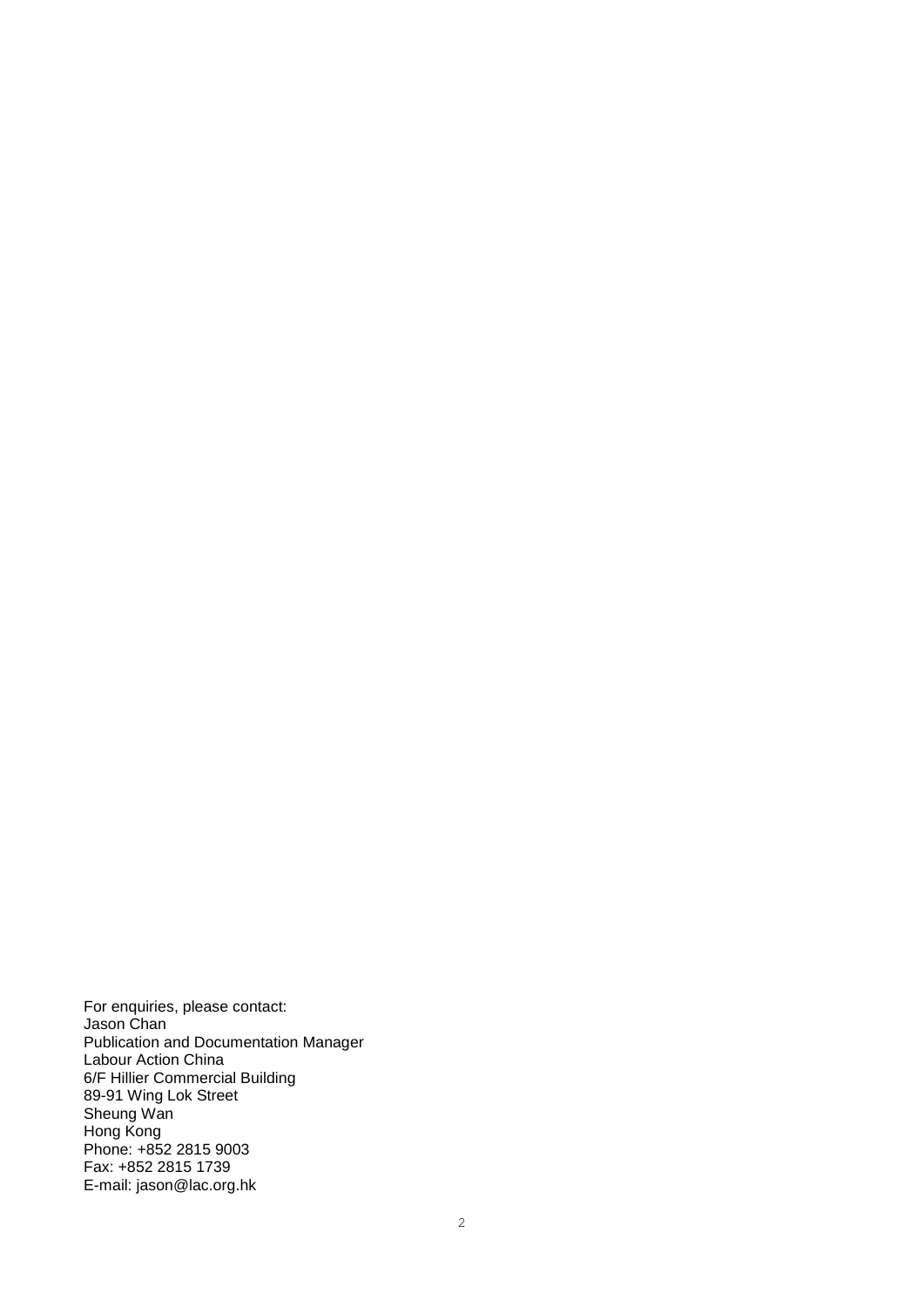This report is endorsed, either in part or in whole, by the following organizations (in alphabetical order):

**The Chinese Working Women Network** (CWWN) was set up in 1996 as a non-government organization with the mission to promote better lives for Chinese female migrant workers by developing feminist awareness and workers' empowerment. Our goal is to facilitate migrant women workers to strive for sustainable development in China. Our four directions are to enhance the labour rights, to raise the awareness of women consciousness, to promote the occupational safety and health and to practice women workers' autonomy and independence. A women workers service centre and worker education centre in Shenzhen was established for worker training and education work in migrant workers' settlement village. Our existing projects include gender programme, injured workers support network, outreach, legal counselling service, cultural activities and factory training.

**Hong Kong Confederation of Trade Unions** (HKCTU) was founded in July 1990, which consists of more than 90 affiliates and represents more than 180,000 members. The struggle for the rights of workers to organize independent and democratic trade unions and wage collective bargaining with employers in order to secure better livelihood for the working populace forms the foundation of the HKCTU. We also hold the belief that democracy and respect of human rights provide the best guarantee for the development of an equitable society in which workers will get their rightful share in distribution of wealth.

**Labour Action China** (LAC) is a Hong Kong-based non-governmental organization focusing on social justice and labour rights issues in China since 2005. Our three major aspects of work include research, advocacy and campaigns. We are engaged in doing research on the working conditions and labour relations of Chinese workers and supporting grassroots organizations formed by workers. We support campaigns for the rights of work-related disabled persons in China, and aim to strengthen the alliance between labour NGOs, workers' groups and other members of the civil society in China.

**Worker Empowerment** (WE) is a Hong Kong-based labour organization with a vision to promote labour rights and organisation in mainland China. WE has developed multi-dimensional intervention strategies to outreach workers, migrant workers in particular, in mainland China, and to organise them through crisis intervention in the workplace and programmes to raise labour rights awareness so that self-organization of workers is achieved in rights defending processes.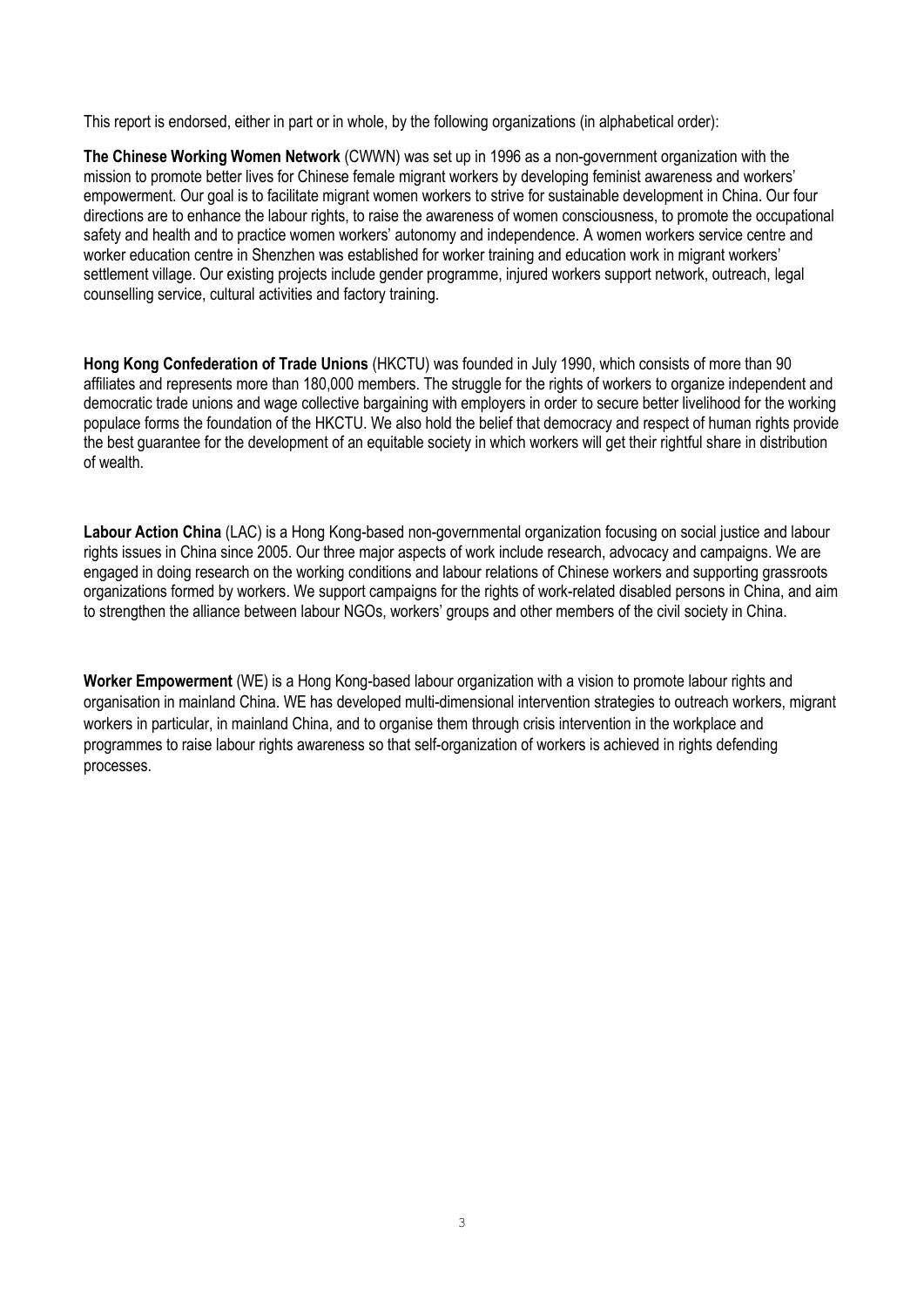### **General Overview**

1. This joint submission is prepared by Chinese Working Women Network, Hong Kong Confederation of Trade Unions, Labour Action China and Worker Empowerment. These four labour-rights organisations aim to provide the United Nations Committee on the Elimination of Discrimination against Women (hereafter, "the Committee") with information on a number of key labour issues that are said to be relevant for the review of China's combined Seventh and Eighth Periodic Report on the implementation of the Convention on Elimination of All Forms of Discrimination against Women at the 59th session. Thus, this submission does not provide a complete assessment of China's compliance with the Convention, but rather draws on the relevant recent and current areas of the work and concerns of these four organisations.

2. The Labour Law is the principal national legislation safeguarding the rights of all workers. Its constituent rights, $<sup>1</sup>$  for example, to obtain remuneration, to have health and</sup> safety protection, are enshrined in the Chinese Constitution, $2$  the International Covenant on Economic, Social and Cultural Rights, $3$  as well as in this Convention where some of these rights are specifically tailored for the need of female workers.<sup>4</sup> Chapter Seven of the Labour Law guarantees a bundle of labour rights which are dedicated to protect the special interests of female workers, including the prohibition of working in mining industries<sup>5</sup> and engaging in severe working conditions during menstrual period;<sup>6</sup> the prohibition of working overtime or at night during the third trimester period<sup>7</sup> and in the first year of lactation;<sup>8</sup> and the entitlement of a 90 days' paid maternity leave.<sup>9</sup> In addition, equal opportunity for employment<sup>10</sup> and the restriction of dismissal during pregnant, puerperal or lactation periods<sup>11</sup> are the other two rights for female workers.

### **Gender Statistics**

3. In the last Concluding Comments, the Committee has urged the Chinese authorities to make the sex-disaggregated statistical information available.  $12$  The disaggregated data by gender, age, marital status, regions and ethnic groups in employment are not available in the State Party's Report, nor can they be found in the website of the National Bureau of Statistics (NBS). These data are significant to the civil society where they could help monitoring the effectiveness of all existing domestic policies and the implementation of all international human rights instruments and their recommendations by relevant treaty bodies. Meanwhile, these data are also important in advocacy.

1

<sup>&</sup>lt;sup>1</sup>《中华人民共和国劳动法》[Labour Law of the People's Republic of China] (People's Republic of China) National People's Congress Standing Committee, Order No 28, 5 July 1994, art 4 (*Labour Law*).

<sup>&</sup>lt;sup>2</sup>《中华人民共和国宪法》[Constitution of the People's Republic of China] art 42.

<sup>3</sup> *International Covenant on Economic, Social and Cultural Rights*, opened for signature 16 December 1966, 993 UNTS 3 (entered into force 3 January 1976) arts 6-9, 12(2)(c).

<sup>4</sup> *Convention on the Elimination of All Forms of Discrimination against Women*, opened for signature 18 December 1979, 1249 UNTS 13 (entered into force 3 September 1981) art 11.

<sup>5</sup> *Labour Law*, art 59.

<sup>6</sup> Ibid art 60.

 $7$  Ibid art 61.

<sup>8</sup> Ibid art 63.

<sup>&</sup>lt;sup>9</sup> Ibid art 62. <sup>10</sup> Ibid art 13.

<sup>11</sup> Ibid art 29(3).

<sup>12</sup> Committee on the Elimination of Discrimination against Women, *Concluding Comments of the Committee on the Elimination of Discrimination against Women: China*, 36<sup>th</sup> session, UN Doc CEDAW/C/CHN/CO/6 (25 August 2006) 14.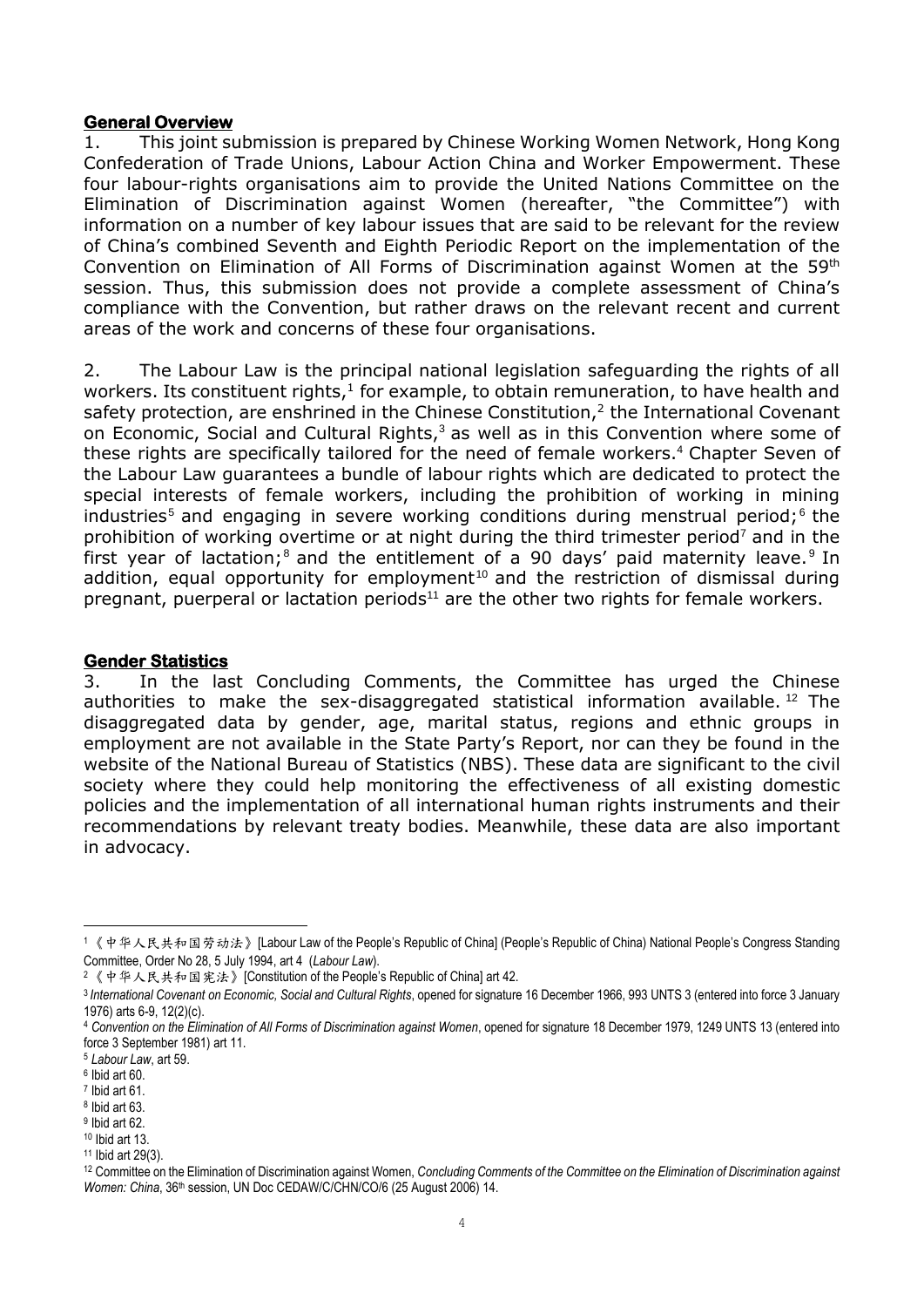## **Article 1 – the Definition of Discrimination**

4. The Committee has reiterated in the last Concluding Comments that the importance to incorporate the definition of discrimination against women in the domestic law.<sup>13</sup> But there is no sign of implementation by the Chinese authorities. The Law on the Protection of Rights and Interests of Women, the Marriage Law and other legal instruments contain some articles that stipulate equal rights in employment, marriage, education and finance, but the definition of discrimination, whether direct or indirect, is generally absent.<sup>14</sup> Thus, the principles of non-discrimination and gender equality are not justiciable in any tribunals. Furthermore, gender discrimination in the provisions of these statutes is narrowly defined. For instance, under the Law on Promotion of Employment, equal opportunity is limited to the recruitment and the stipulation of any clauses in employment contracts that discriminates female workers from getting married and bearing a child.<sup>15</sup> Pregnancy, marital and family statuses are not dealt with in recruitment, promotion and employee benefits. The UN Committee on Economic, Social and Cultural Rights (UNCESCR) recommended yet the Chinese authorities to criminalize sexual harassment in the workplace in its recent Concluding Observation.<sup>16</sup>

# **Article 2 – the Principle of Non-Discrimination**

5. *Hukou* (registration of household) system is an invisible but a key factor, inter alias, which frustrates the direct and indirect enjoyment of human rights. Although *hukou* comes over all Chinese nationals, the private individual and family livings of rural women are among the severely and adversely affected. The UNCESCR has already urged the Chinese Government, in its recent Concluding Observations in the second periodic review, to "take measures to eliminate multiple-discrimination faced by rural women, in particular in access to education, health, employment and land tenure".<sup>17</sup>

# **Article 11 – the Right to Work**

### *Equal Opportunities for Employment*

6. China's global gender gap ranking stayed at the  $69<sup>th</sup>$  place in 2013.<sup>18</sup> The report revealed that 36 per cent of female workers were engaged in informal employment, comparing with 30 per cent of their male counterparts in the same domain.<sup>19</sup> The femaleto-male ratio of wage equality for similar work was  $0.66:1.^{20}$ 

7. China remains a patriarchal society, by and large. Women are generally and traditionally perceived to be the primary carer in a family, especially after a child was born. As such, most companies would prioritize the opportunities for training and further education, as well as the chance for promotion to their male workers. Nevertheless, female workers always find themselves left behind by their male counterparts in the career ladder after returning from maternity leave.

**<sup>.</sup>** <sup>13</sup> Ibid 10.

<sup>14</sup> Committee on the Elimination of Discrimination against Women, *Consideration of Reports Submitted by States Parties under Article 18 of the Convention on the Elimination of All Forms of Discrimination against Women, Combined Seventh and Eighth Periodic Report on States Parties, China*, UN Doc CEDAW/C/CHN/7-8 (17 January 2013) 54.

<sup>15</sup> 《中华人民共和国就业促进法》[Employment Promotion Law of the People's Republic of China] (People's Republic of China) National People's Congress Standing Committee, Order No 70, 30 August 2007, art 27 (Employment Promotion Law).

<sup>16</sup> Committee on Economic, Social and Cultural Rights, *Concluding Observations on the Second Periodic Report of China, including Hong Kong, China and Macao, China*, 52nd session, UN Doc E/C.12/CHN/CO/2 (23 May 2014) 21. <sup>17</sup> Ibid 16.

<sup>18</sup> Yasmina Bekhouche, Ricardo Hausmann, Laura D'Andrea Tyson and Saadia Zahidi, '*The Global Gender Gap Report 2013*' (Report, World Economic Forum, 2013) 168-9.

 $19$  Ibid.

<sup>20</sup> Ibid.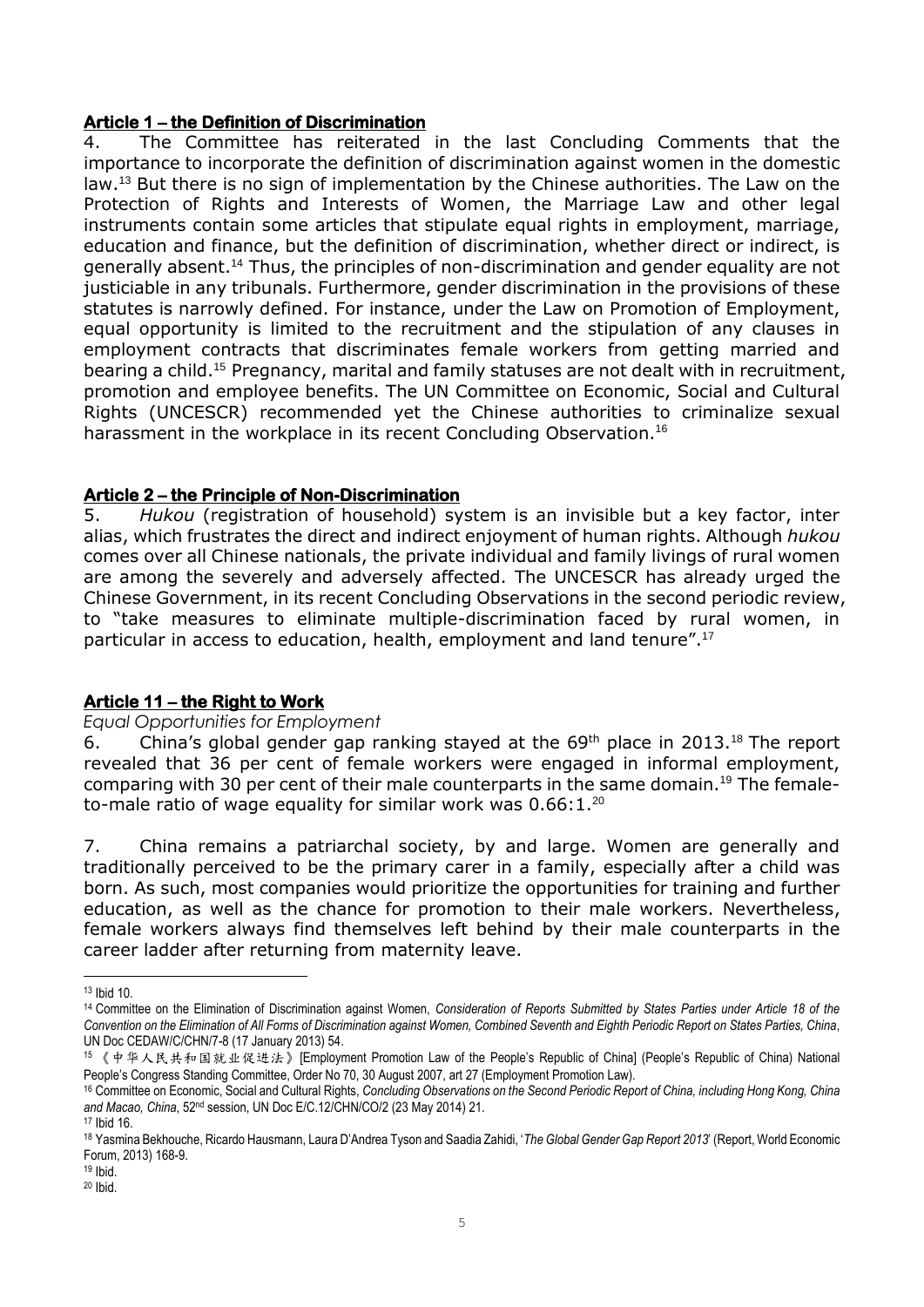8. Despite that, these data fail to reflect the truth about systemic and structural inequality against female internal migrant workers. In a national survey conducted in 2012, there were more than 262 million internal migrant workers and one-third of them are women.<sup>21</sup> The same survey conducted in 2013 outlined that the number of internal migrant workers leaped up to 268 million.<sup>22</sup> But that report did not have the gender profiling. It could be estimated that over 89 million of these internal migrants were female. They are commonly employed in labour-intensive manufacturing industries.

9. Female internal migrant workers are said to be dominating the low-paid positions in ready-made garment and electronic industries  $23$  because women receive less education than men, and these female internal migrant workers receive less education than urban women.<sup>24</sup> Gender is sometimes considered as a determining factor of 'who does what job'.<sup>25</sup> Besides, it is typical that some enterprises tend to recruit workers of a particular gender to fill certain positions where it becomes impossible to find a suitable comparator to measure the equal remuneration.

10. Spending most of their time working repetitively and mechanically on production lines, being paid on a piece-rate basis and working long hours, it is substantially and fundamentally difficult for them to be trained and promoted to become a skilled worker, bringing them an inherently destined situation that they would have to stay in the existing position, without any chance for upward mobility. Their children could get caught in the same vicious circle too.

11. In the construction sector, the "right to free choice of profession and employment"<sup>26</sup> is almost non-existed for female workers, given that their choice was "exercised" by their spouse. Under the contracting system predominating in the industry, female workers join their spouse as a team to get a work in construction sites. They are usually there to take care of their working spouse, but most of them also fill in the supplementary jobs either as their spouse's assistants or auxiliary workers on site. In a survey conducted by an independent labour civil society organisation, 78 per cent of the interviewed female workers in construction sites started working in the industry solely because they were following their spouse.<sup>27</sup> 33 per cent of them said that they would prefer not to work there if they could have a choice.<sup>28</sup>

12. For female workers who are dependent on their spouses to that extent, their separate and individual employment relations are also loosely defined. Their status of employment is ambiguous to the extent that their legal entitlements and rights are often not being protected at all. For example, many female workers on construction sites do not know exactly how much is their monthly wage since theirs are calculated with their spouse together as a whole and consequently directly paid into their spouse's account. Many female workers do not know who their direct employer is, not to mention having a proper written contract or any skill training opportunities. Even for some of those who

1

<sup>21</sup> 国家统计局[National Bureau of Statistics],《2012 年全国农民工监测调查报告》[The National Survey of Internal Migrant Workers in 2012] (27 May 2013) <http://www.stats.gov.cn/tjsj/zxfb/201305/t20130527\_12978.html>.

<sup>&</sup>lt;sup>22</sup> 国家统计局[National Bureau of Statistics],《2013 年全国农民工监测调查报告》[The National Survey of Internal Migrant Workers in 2013] (12 May 2014) <http://www.stats.gov.cn/tjsj/zxfb/201405/t20140512\_551585.html>.

<sup>23</sup> BSR, *HERproject China: Empowering Women Workers* (4 March 2014) 5.

<sup>24</sup> BSR, *Between the Lines: Listening to Female Factory Workers in China* (March 2013) 4.

 $25$  Ibid  $4$ .

<sup>&</sup>lt;sup>26</sup> Convention on the Elimination of All Forms of Discrimination against Women art 11(1)(c).

<sup>27</sup> 蒲公英工伤爱心组[Pugongying],《惠州工地安全调查报告》[Investigative Report on the Safety Issues for Construction Sites in the Municipality of Huizhou] (29 October 2013) <http://www.chengbiancun.com/2013/1029/36960.html>.

<sup>28</sup> Ibid.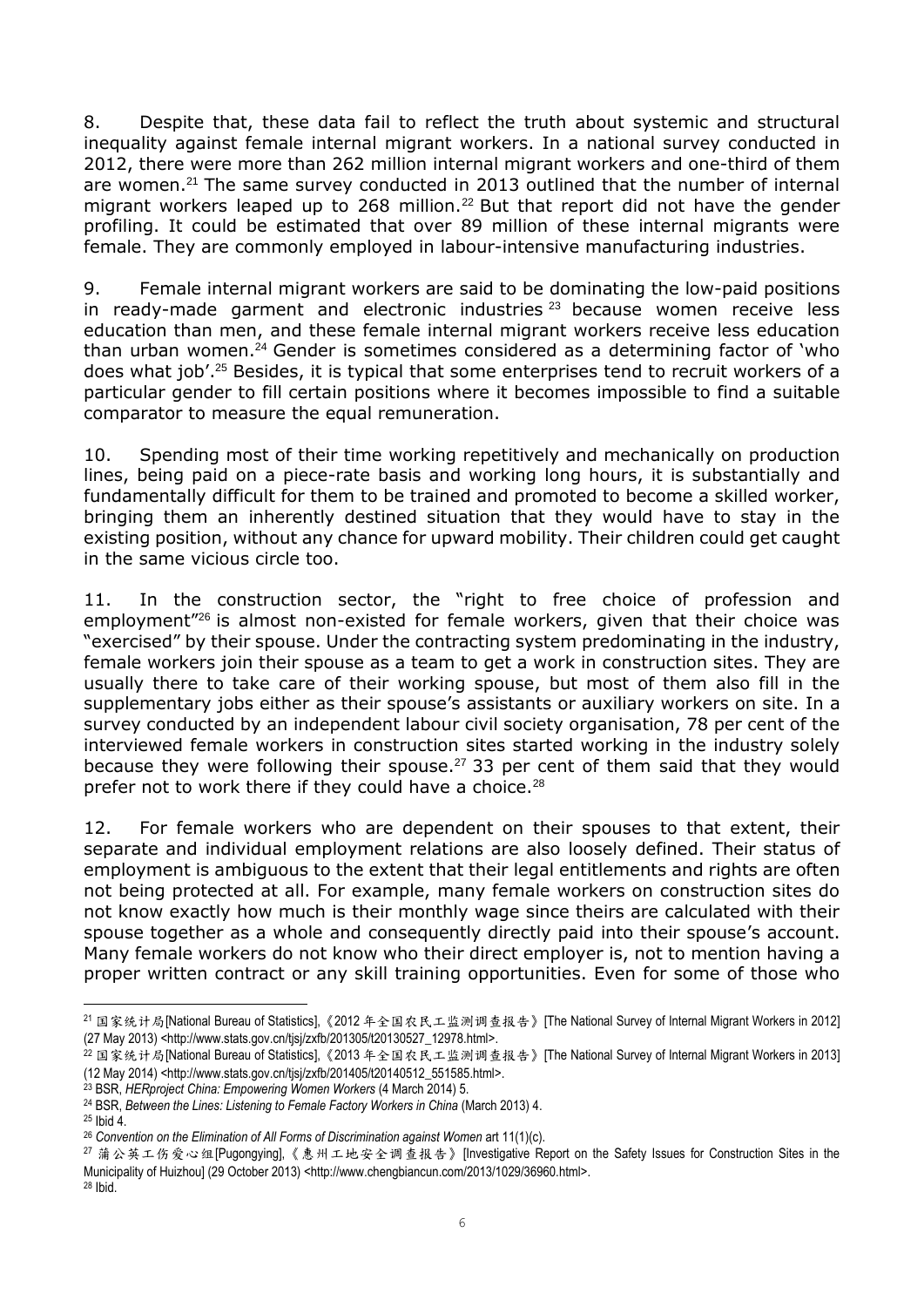knew the amount of their wage, the majority are paid less than their male counterparts.<sup>29</sup> These female workers do not enjoy equal rights and conditions of employment as male workers do, but their "rights to conclude contracts and administer property"<sup>30</sup> are equally deprived at the same time.

13. Appalling labour situations occur to other female workers working as domestic helpers. It was estimated that there were 16 million to 21 million people engaged in this sector, which female workers constitute 90 per cent of them, $31$  most of those female domestic helpers were internal migrants or laid-off urban workers.<sup>32</sup> The social identity of domestic workers is comparatively low because the general public would consider that domestic workers are de facto "subordinate" to their employers.<sup>33</sup> In addition, the job duties of domestic workers lack of technicality where it could be performed by every one without the necessity of professional training.<sup>34</sup> Hence, domestic work is deemed as a form of informal employment.

14. China is not a signatory of the Domestic Workers Convention under the auspices of the International Labour Organization (ILO)<sup>35</sup> where that Convention enshrines the right to have a written contract<sup>36</sup> and to enjoy minimum wage coverage<sup>37</sup> among other protections. It is significant for domestic workers to have a written contract with their employer because it is the best proof of an existence of legal employment relations. The absence of a written contract always lead to a situation where they have to endure long working hours, unstable income and, inter alia, absence of social security coverage.

15. A survey depicted that a sizeable number of female workers working in low-end sectors were highly likely found themselves in labour disputes, which could be illustrated by analysing the cases of Fangshan district people's court in Beijing. Approximately onethird of labour disputes cases in 2010 were related to low-skilled female workers.<sup>38</sup> On the one hand, these female workers come from less educated background, whom they did not have the awareness of defending their own interests in the first place. These female workers were mostly married internal migrants in their 30s and 40s. They tended to seek short-term employment owing to the fact that short-term employment opportunities are always available in low-end sectors and these short-term employment opportunities are suitably and satisfactorily flexible to their family needs. 39

16. Nevertheless, those enterprises in the low-end sectors tend to ignore or are reluctant in the investment in staff welfare and security mechanisms when they pursued economic interests. Many of these low-end sectors deliberately circumvented the mandatory provisions for a written contract between both parties. Even if a written contract were concluded, the standard format would have failed to provide special protection for female workers.

<sup>1</sup> <sup>29</sup> Ibid.

<sup>&</sup>lt;sup>30</sup> Convention on the Elimination of All Forms of Discrimination against Women art 15(2).

<sup>31</sup> 《你家请的是『保姆』还是『家政工』?》[Your Family Employ a 'Nanny' or a 'Domestic Helper'?], 荷兰在线 (helanonline) (6 May 2013) <https://helanonline.cn/article/4038>.

<sup>32</sup> International Labour Organization, *Factsheet of Domestic Workers in China* (1 September 2009).

<sup>33</sup> [Your Family Employ a 'Nanny' or a 'Domestic Helper'?], above n 31.

 $34$  Ibid.

<sup>35</sup> *Convention Concerning Decent Work for Domestic Workers*, opened for signature 16 June 2011(entered into force 5 September 2013) (*Domestic Workers Convention*).

<sup>36</sup> *Domestic Workers Convention* art 7.

<sup>37</sup> *Domestic Workers Convention* art 11.

<sup>38</sup> 《低端行业女工权益易遭侵害》[Interests of Women Workers in Low-End Sectors are Vulnerable to Abuse], 中工网(workercn.cn) (16 May 2011) <http://right.workercn.cn/c/2011/05/16/110516024814014459397.html>.

<sup>39</sup> Ibid.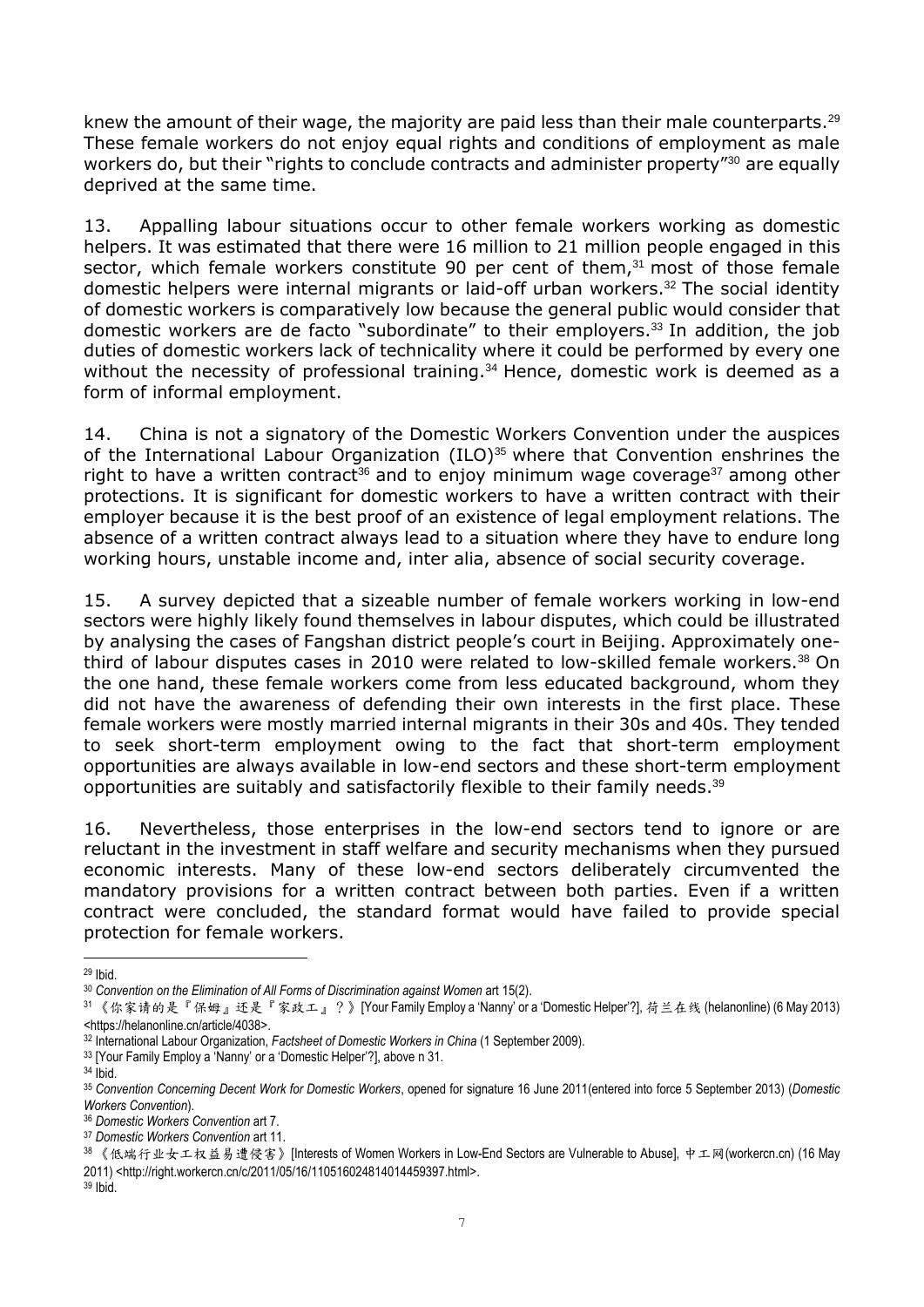17. It is yet to be proven whether it is direct discrimination against female workers, but the fact is their limited choice of occupation stops them from aspiring for a higher wage and better legal protection in the workplace than their male counterparts.

18. The societal network of protection is yet to be strengthened in China. First of all, All-China Women's Federation (ACWF), All-China Federation of Trade Unions (ACFTU) and other government-operated non-governmental organisations are inaction or not playing an active role in protecting and securing the special interests of female workers. Sometimes litigation has then become the only possible means to assert their own rights. The authorities, likewise, tend to impose a token-liked fine on the enterprises when the latter was found infringing and violating the rights and interests of workers. Lax enforcement of labour laws was broadly due to the intertwined vest interests between the authorities and the enterprises. At the same time, legal aid is piecemeal. Despite that, it is widely recognised that female workers are facing a much higher cost in defending their rights through legal channels, especially when the pressure comes from their family members who discourage them from doing so.

## *Maternity*

19. Maternity is an inseparable constituent of reproductive rights. In the previous General Recommendation, the Committee has already emphasized States parties have a duty to "ensure women's right to safe motherhood and emergency obstetric services" and hence "free service where necessary" is critical to realize this quarantee.<sup>40</sup>

20. In China, "maternity insurance" is very confusing officialese. It is often referred to the umbrella system of maternity protection, which can be divided into three parts: (1) maternity leave; (2) maternity allowance, as a form of social security in order to compensate the loss of income for female workers; and (3) maternity insurance, as a form of insurance that is aimed to cover the medical expenses incurred from delivery and conception. The latter two constitute the inseparable part of "maternity insurance" as per the Social Insurance Law (SIL).

# **Maternity leave**

21. Although China is not a party to all three ILO instruments on maternity protection,<sup>41</sup> a recent ILO study stated that China has already self-complied with the most updated ILO standards in extending the duration of maternity leave.<sup>42</sup> Pregnant workers are entitled to 98 days' maternity leave, which they could take 15 days' off before their labour.<sup>43</sup>

**Maternity allowance and maternity insurance** 

<sup>1</sup> <sup>40</sup> Committee on the Elimination of Discrimination against Women, *General Recommendation 24: Article 12: Women and Health*, 20th session (1999) 27.

<sup>41</sup> The Member States of the International Labour Organization (ILO) have adopted three Conventions on maternity protection. They are the *Convention Concerning the Employment of Women Before and After Childbirth* (Maternity Protection Convention, 1919) (No 3); the *Convention Concerning Maternity Protection (Revised 1952)* (Maternity Protection Convention (Revised), 1952) (No 103); and the *Convention Concerning the Revision of the Maternity Protection Convention (Revised), 1952* (Maternity Protection Convention, 2000) (No 183).

<sup>42</sup> See, Giuseppe Casale and Changyou Zhu, *Labour Administration Reforms in China* (International Labour Office, 2013) 34. The authors highlighted that the duration of maternity leave has been extended to 98 days after the promulgation of the *Special Regulations Concerning the Labour Protection of Female Staff and Workers* [sic]. Contra Committee on the Elimination of Discrimination against Women, *Consideration of Reports Submitted by States Parties under Article 18 of the Convention on the Elimination of All Forms of Discrimination against Women – China*, 59th sess, UN Doc CEDAW/C/CHN/7-8 (20 January 2012) para 155.

<sup>43</sup> 〈上海市人民政府关于贯彻实施《女职工劳动保护特别规定》调整本市女职工生育保险待遇有关规定的通知〉[Notice of Shanghai Municipal People's Government on the Provisions on Implementing the Special Regulations Concerning the Labour Protection of Female Workers and Regulating the Maternity Insurance Benefits for Female Employees of This Municipality] SMPG [2013] 5.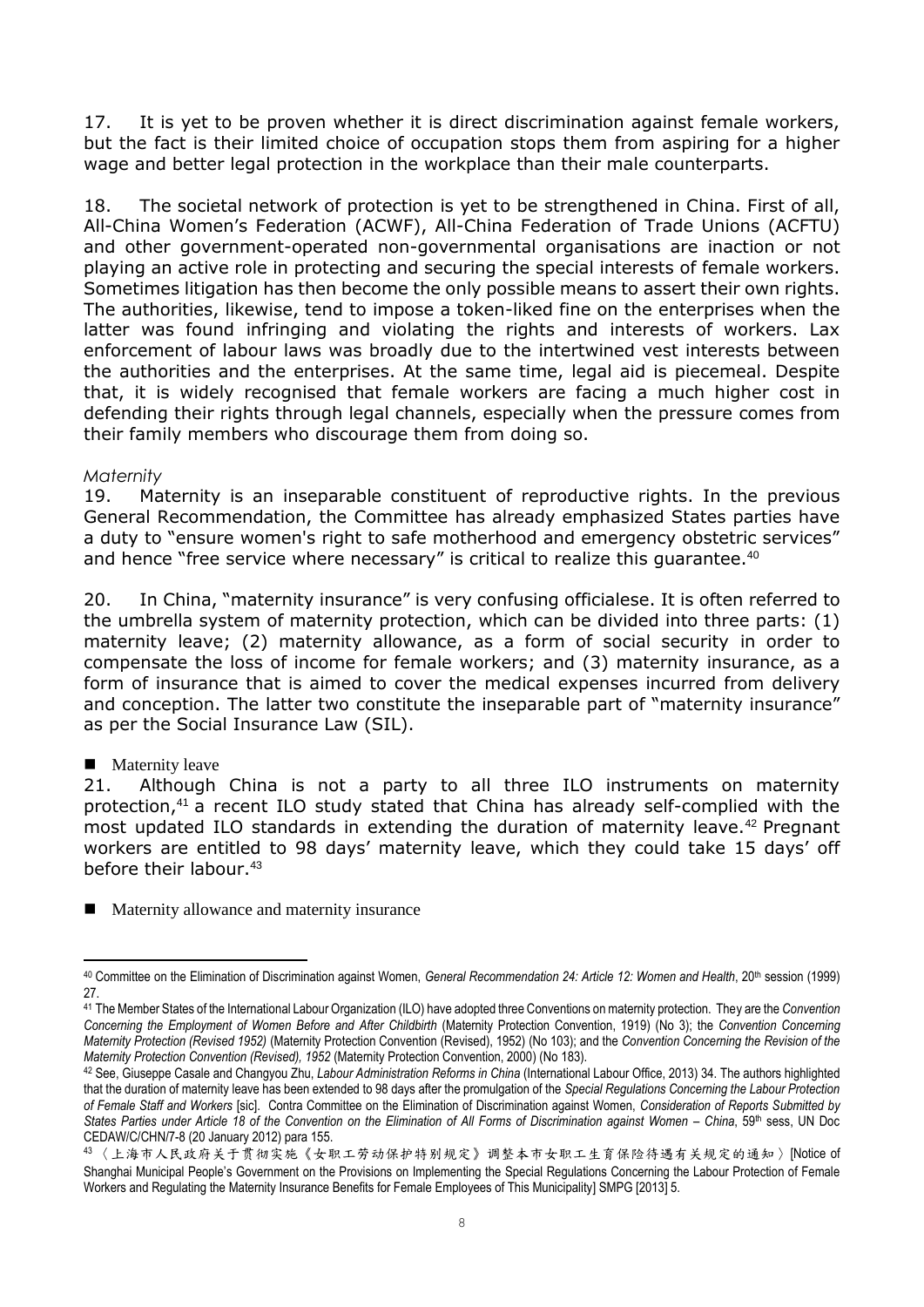22. The legalities of maternity protection was first rudimentarily appeared on the Labour Law.<sup>44</sup> The subsequent secondary legislations, such as the Provisional Measures for Maternity Insurance of Staff and Workers of Enterprise<sup>45</sup> and the Special Regulations Concerning the Labour Protection of Female Workers<sup>46</sup> are aimed at laying out a structure of how it could be implemented. The enactment of the SIL is generally perceived as a milestone in the development of a universal social security and insurance conglomerate.<sup>47</sup> Under the SIL, five main areas – pension, medical care, unemployment, work injury and maternity – are covered. $48$ 

23. Maternity protection is pegged to the employment status. The principal subject of this entitlement is the "workers", and they could enjoy the maternity protection when their employers subscribe and pay the premium. The unemployed spouse of a "[male] worker" can also be benefited from this protection because it is paid out from a central fund.

24. In accordance with the Outline for the Development of Chinese Women (2001- 2010), the coverage of maternity protection in urban areas should have reached 90 per cent or above of the entire population.<sup>49</sup> The ILO documented that 138.92 million people were entitled to maternity protection in the beginning of 2012, which was a significant leap from 2001 when 34.55 million people could be benefited from it.<sup>50</sup> In the latest Outline for the Development of Chinese Women (2011-2020), the Chinese Government stated that it would further enhance the coverage of both maternity insurance and basic medical insurance; whereas the new rural cooperative medical system would serve the backbone of antenatal care for rural residents.<sup>51</sup> The subscription rate of maternity protection, in reality, remains low since it is not compulsory for employers to contribute to the premium. From 2008 to 2012, the subscription rate among internal migrant workers showed a slight increase from 2 per cent to 6.1 per cent.<sup>52</sup>

25. According to the SIL, female workers are entitled to maternity allowance when they are on maternity leave, on leave due to abortion, and other situations permissible by law.<sup>53</sup> Likewise, maternity insurance covers the expenses related to maternity, which includes any costs incurred from abortion.<sup>54</sup>

26. In reality, female workers are often ill-informed of these rights guaranteed by law. Almost all female internal migrant workers cannot enjoy these rights because of the nature of their work in the labour intensive manufacturing industries. Demanding physical labour intensity, night shifts, and usually hazardous and toxic work environment are, inter alia, a few visible deterring factors for pregnant workers. Using the situation

**.** 

<sup>44</sup> *Labour Law*, arts 70 and 73.

<sup>45 《</sup>企业职工生育保险试行办法》[Provisional Measures for Maternity Insurance of Staff and Workers of Enterprises] (People's Republic of China) Ministry of Labour, Order No 504, 14 December 1994.

<sup>&</sup>lt;sup>46</sup> 《女职工劳动保护特别规定》[Special Regulations Concerning the Labour Protection of Female Workers] (People's Republic of China) State Council, Order No 619, 28 April 2012, art 8.

<sup>47</sup> Casale and Zhu, above n 42, 80.

<sup>48</sup> Pension and medical care are the most comprehensive and extensive ones. Each of them has three schemes in order to cover the different needs of urban and rural residents. See Casale and Zhu, above n 42, 80-3.

<sup>49 《</sup>中国妇女发展纲要 (2001-2010) 》[Outline for the Development of Chinese Women (2001-2010)] (People's Republic of China) State Council, 22 May 2001.

<sup>50</sup> Casale and Zhu, above n 42, 83.

<sup>51</sup> [Outline for the Development of Chinese Women (2011-2020)], above n 49.

<sup>52</sup> [The National Survey of Internal Migrant Workers in 2013], above n 22.

<sup>53</sup> 《中华人民共和国社会保险法》[Social Insurance Law of the People's Republic of China] (People's Republic of China) National People's Congress Standing Committee, Order No 35, 28 October 2010, art 56 (*Social Insurance Law*).

<sup>54</sup> *Social Insurance Law*, art 55.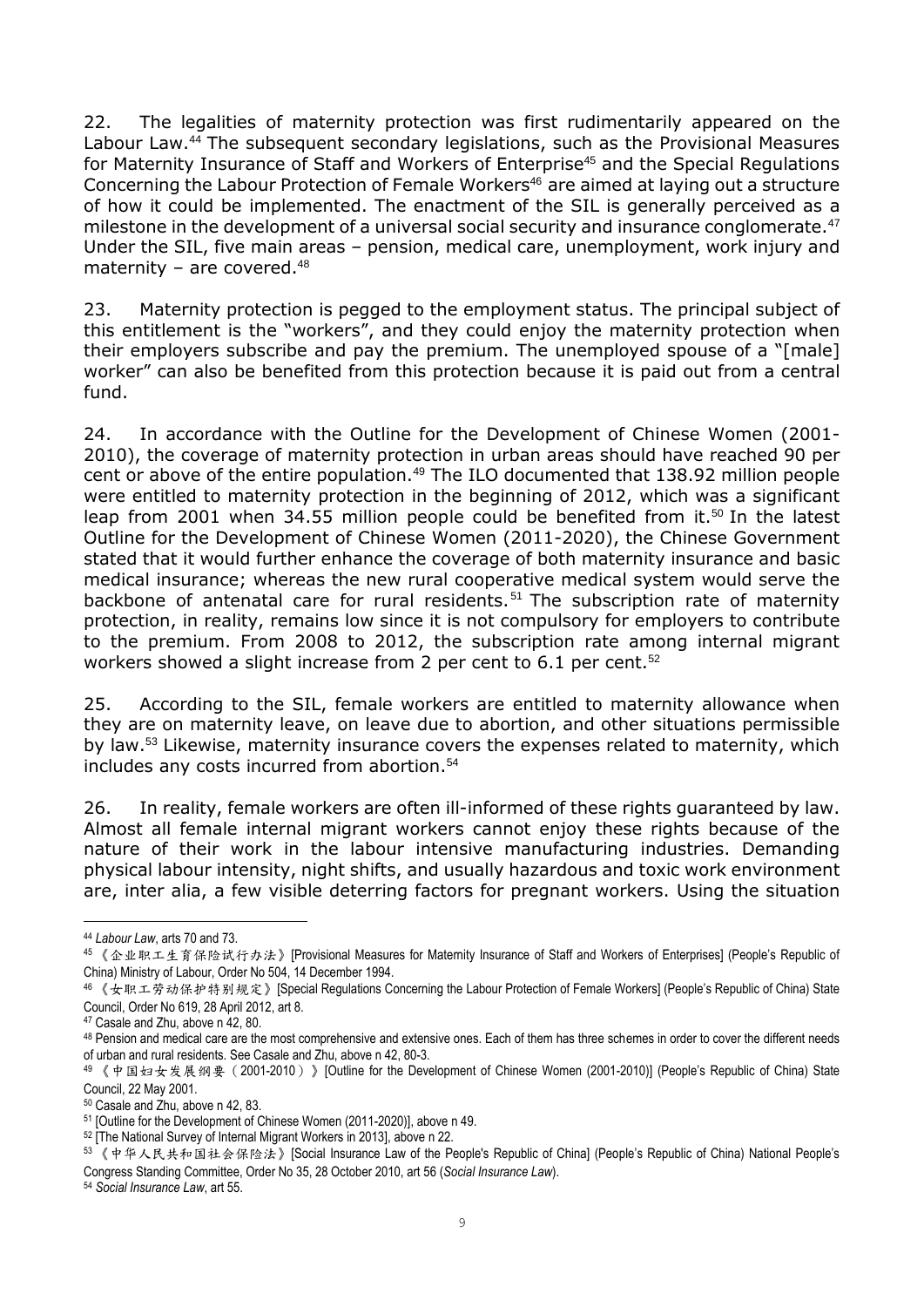of those female workers in the construction sites in the municipal of Huizhou as an illustration, the respondents replied that they were not advised what kinds of duties they should not performed during the "four periods",<sup>55</sup> and hence they would opt for taking a rest spontaneously when they felt sick.<sup>56</sup>

27. On the other hand, it is hard for a pregnant internal migrant workers to access pre- and post-natal medical and social services with a rural *hukou*. The vast majority of female internal migrant workers are daunted by the high costs of giving birth and raising children in urban areas. It is never simple and straightforward for them to make a decision to stay on their job during their pregnancy and in the lactation period. The childcare facilities in industrial zones are absent. Also, it is a common practice that employers would not adjust the workload of these affected female workers. Hence, these pregnant internal migrant workers prefer to deliver and have their baby raised in their rural hometown where they could resort to familial and social support. Yet it becomes a dilemma that they would have to resign from their current job or separating with and leaving their newborn baby behind for the full-time care by the grandparents.

28. Quitting their jobs in the urban areas and returning to their rural hometown for delivery becomes a "norm". In such case, their employers do not need to compensate for their resignation because it is merely a personal decision, not an unfair dismissal. In a factory investigation.<sup>57</sup> it was said that the management tended to employ married female workers with children for the reason that they do not have to worry about the potential claims for maternity leaves and the contribution to the maternity insurance<sup>58</sup> under the existing one-child family planning policy. At the same time, that could solve the risk of temporary labour shortage since the possibility of taking maternity leaves is ruled out. This is a form of indirect discrimination against women in relation to maternity.

29. Besides, informal workers might not be able to benefit from both maternity allowance and insurance unless the employer of their spouse has contributed to the Insurance.

30. In a nutshell, implicit violations against the rights of female workers are painfully problematic in regulation. Constructive dismissal is rather common. For instance, many female workers were deliberately deployed to another posts during their pregnancy and lactation period where they could not adapt to it and then choose to resign in the end. At this moment, the laws could not resolve this tricky situation and redress those dismissed female workers. 59

31. Second, the legal framework of regulations is outdated. Traditional tortious damages in equity might not be suffice to deal with stillbirth, miscarriage or deformed children related to radiation, chemical poisoning, pollution, or other novel causal factors.<sup>60</sup>

32. Punitive provisions hitherto are unrivalled. Perpetrating enterprises seldom face impeding punishment where reformation in practices are lacking motivation.<sup>61</sup>

**<sup>.</sup>** <sup>55</sup> The four periods are the menstrual period, pregnancy, and labour and lactation periods.

<sup>56</sup> [Investigative Report on the Safety Issues for Construction Sites in the Municipality of Huizhou], above n 27.

<sup>57</sup> This factory investigation was conducted in May 2013, where a Japanese-invested plant in Shenzhen was visited.

<sup>58</sup> Workers do not need to contribute to maternity insurance. Their premium is paid by their employers. See, *Social Insurance Law*, art 53.

<sup>59</sup> [Interests of Women Workers in Low-End Sectors are Vulnerable to Abuse], above n 38.

 $60$   $Ibid.$ 

<sup>61</sup> Ibid.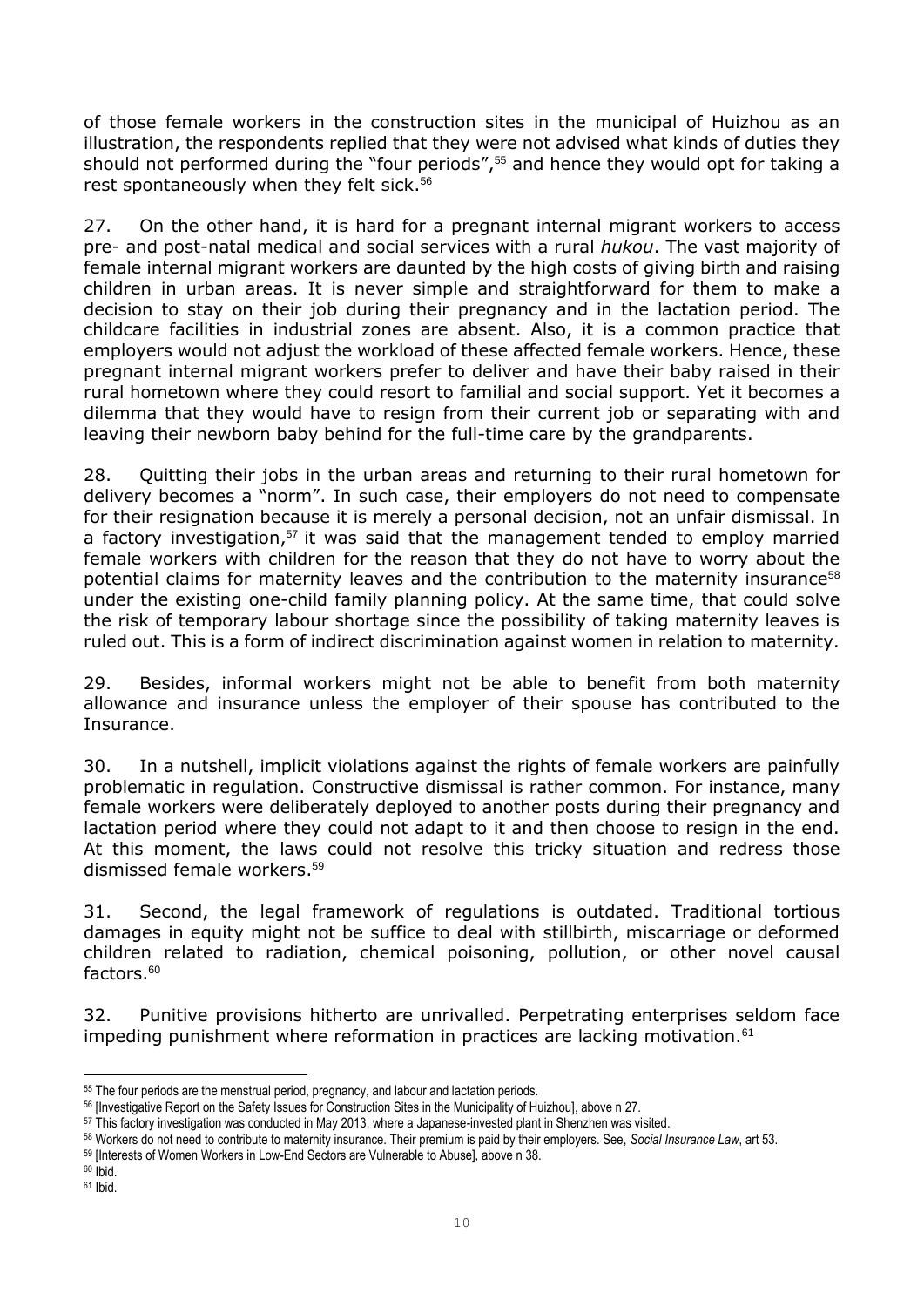33. Maternity Insurance and Health Insurance are closely related. Apart from maternity allowance, it covers the medical expenses for delivery and abortion. In many cases, both insurances are difficult to coordinate which gives a great deal of inconvenience. The maternity insurance authority is unable to supervise the medical institutions where the former becomes passive in managing the cost that could lead to a serious waste. It could be beneficial to merge the Maternity Insurance with the Health Insurance and become a single and integrated insurance to cover the cost of all kinds of medical expenditures. Thus, the integrated health insurance could cover the medical needs incurred by maternity for all women.

### **Article 16 – the Right to Equality in the Family**

### *Domestic Violence*

34. According to the Marriage Law, a married couple can either direct petition to a tribunal or go through legal meditation when they seek for a divorce.<sup>62</sup> Domestic violence is one of the five legitimate reasons to annul a marriage. $63$  If the applicant was an internal migrant, the tribunal would request for a proof of domicile that they have been residing in the current abode for more than one year due to the fact that they do not have a local *hukou*. Otherwise, they would have to return to the place where their *hukou* is registered, this could, undeniably, prolong the physical and/or psychological sufferings of the victim and increase the difficult.

35. In accordance with the Civil Procedure Law, the *onus probandi* rests upon the applicant.<sup>64</sup> In reality, many police officers and medical personnel did not receive proper training in handling cases of domestic violence. Under the traditional patriarchal concept of harmonious family, they often prefer to mediate at the spot; even if the case were filed, it could then become a case of general disputes. Internal migrants always encounter difficulties in collecting evidence because they, firstly, lack an informal and casual supporting network from family and friends; as well as the unavailability of social services in the community under the auspices of the authorities.

36. In 2011, ACWF and NBS jointly released the third national survey of women's status, which unfolded the fact that one in four women "were verbally abused, assaulted, restricted their personal freedom, controlled their financial independence, and/or forced to have sexual intercourse during their marriage".<sup>65</sup>

37. Women groups have called for an initiative to outlaw domestic violence over a decade. But the authorities remain reluctant to adopt any specific legislation to tackle and to criminalize domestic violence as per the UNCESCR.<sup>66</sup> The civil society has been trying to allocate and mobilize their limited resources. However, such an effort is just a drop in the ocean because the availability of resources in the civil society is next to nothing. Sometimes, the obstruction is institutional and therein lies the UNCESCR urging the Chinese Government "to protect all victims by providing adequate access to shelters

**.** 

<sup>62 《</sup>中华人民共和国婚姻法》[Marriage Law of the People's Republic of China] (People's Republic of China) National People's Congress, Order No 9, 10 September 1980 (amended in 2001) art 32 (*Marriage Law*).

<sup>63</sup> *Marriage Law*, art 32(2).

<sup>64</sup> 《中华人民共和国民事诉讼法》[Civil Procedure Law of the People's Republic of China] (People's Republic of China) National People's Congress, Order No 44, 9 April 1991 (amended in 2012 for the second time) arts 64-5 (*Civil Procedure Law*).

<sup>65</sup> All-China Women's Federation, 《第三期中国妇女社会地位调查主要数据报告》[The Third Phase of Chinese Women's Social Status] (2011) 108(6) *Collection of Women's Studies* 5, 14.

<sup>&</sup>lt;sup>66</sup> Concluding observations on the second periodic report of China, including Hong Kong, China and Macao, China, UN Doc E/C.12/CHN/CO/2, 25.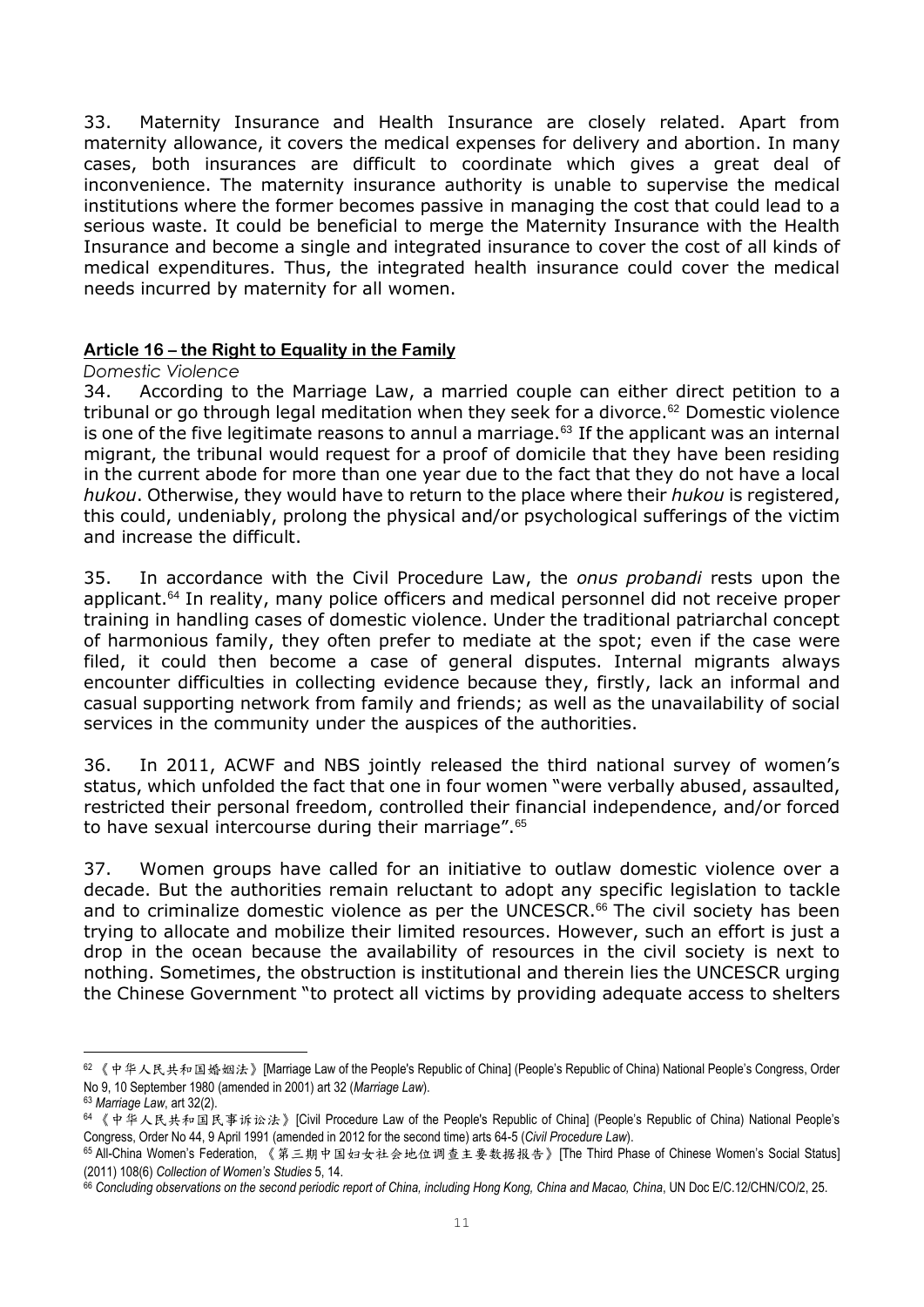for immediate physical protection, legal aid and medical services, as well as to remedies and compensation".<sup>67</sup>

**<sup>.</sup>** <sup>67</sup> *Concluding observations on the second periodic report of China, including Hong Kong, China and Macao, China*, UN Doc E/C.12/CHN/CO/2, 25.